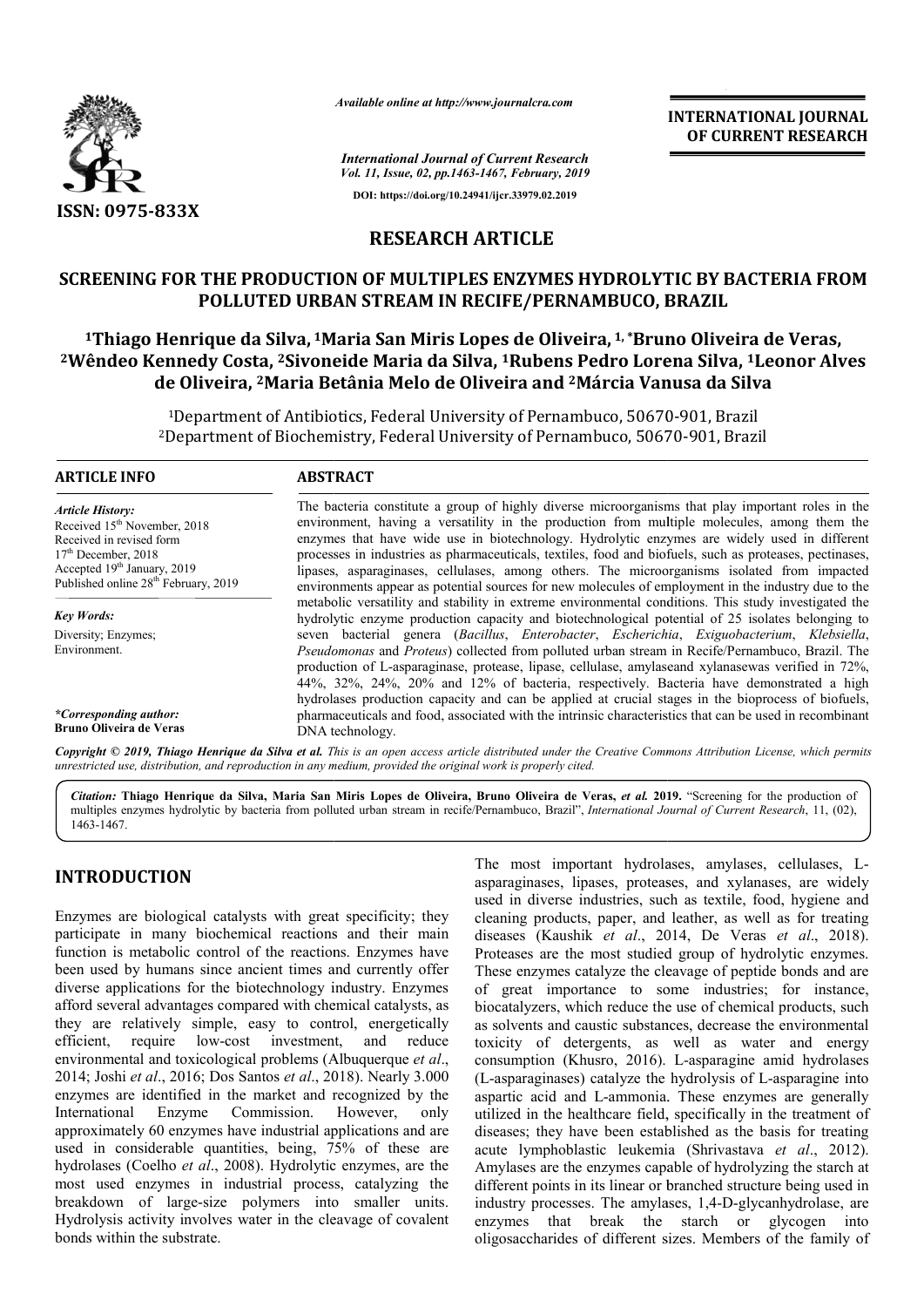amylase are classified according to the type of hydrolysis of the molecules of starch. Alpha-amylase (EC 3.2.1.1), Betaamylase (E.C 3.2.1.2), and Glycoamylase (E.C.3.2.1.3), have been widely used in detergents, food, paper and industrial textile (Nwagu, 2011; Selvam *et al*., 2016). Cellulases hydrolyze the β-1,4 glycosidic bonds in the cellulose chain, the main structural compound of plants, which provides osmotic protection and mechanical resistance to plant cells. This group is comprised of three types of enzymes: endoglucanases, exoglucanases, and beta-glucosidases, which possess considerable hydrolytic capacity with lignocellulosic materials (Idris *et al*., 2017, Dos Santos *et al*., 2018). The endo β 1,4 xylanases are extracellular enzymes, mainly produced by bacteria and fungi, having as hydrolysis the β 1,4-bonds in the xylan, being the β-xylopyranose residues, bound by β 1,4, with varying degrees of substitution in its side chains. The products of the hydrolysis of xylanases are constituted by the monomers D-xylose and xylo-oligosaccharides of different sizes, with outstanding industrial work and the sector of paper processing (Arantes and Saddler, 2010, De Veras *et al*., 2018). Lipases belong to a class of hydrolases that catalyze the hydrolysis of triglyceride glycerol and free fatty acids via an oil/water interface. In addition, these enzymes catalyze the hydrolysis and transesterification of other esters and are widely applied in biotechnological and industrial processes (Colla *et al*. 2010, Rios *et al*., 2018). This study evaluated the enzymatic production capacity of bacteria isolated from polluted aquatic environments with biotechnology relevance, aiming at industrial scale application.

### **MATERIALS AND METHODS**

**Isolates of Bacteria:** The isolates of bacteria analyzed were obtained from the Cavouco - UFPE stream library, were isolated from the Cavouco stream, located at latitude 8 ° 2'52.05 "S and longitude  $34 \degree 57'10.33''$  W, in the state of Pernambuco (UFPE), Brazil, according to the methodology of Koneman and Winn (2006) and identified based on the *16S rRNA* gene sequence by Purificação-Junior *et al*. (2017).

**Screening of L-Asparaginase:** The detection of Lasparaginase-producing bacteria was performed according to the modified methodology of Mahajan *et al*. (2013). Lasparaginase activity was measured in terms of the rate of hydrolysis of L-asparagine by measuring the amount of ammonia released in the reaction, by the method of Wriston and Yellin (1973), utilizing Nesslerization, the most commonly used L-asparaginase assay. One unit of enzyme activity is defined as the amount of enzyme that catalyses the release of 1μmol of ammonia at 37 °C.

**Screening of Protease:** Protease production could be directly identified, through the presence of a translucent halo in the solid media, containing gelatin 1.0%. The protease activity was assayed containing 1.0 % gelatin as the substrate. One unit of protease activity was defined as that amount of enzyme causing an increase in absorbance of 0.01 at 280 nm of the TCA-soluble reaction products (Fry, 1994).

**Screening of Lipase:** Lipase screened using techniques on agar plates containing for on olive oil/rhodamine B. The halo formation around the bacteria indicates the production of lipase (Rowe *et al*., 2002). Lipase activity was determined by the spectrophotometric method with p-nitrophenyl palmitate (p-NPP) (Sigma, USA) as the substrate. One unit (U/mL) of lipase was defined as the amount of lipase that releases 1 mmol p-nitrophenol per minute at 30ºC, pH 9.0.

**Screening of Cellulase:** For assessing the cellulase production of bacteria, the solid media was prepared with  $1.8\%$  (v/w) agar,  $1.0\%$  (v/w) carboxymethylcellulose, and  $0.1$  M sodium acetate buffer solution pH 5.0. For protease assay a solid media containing 1.8% (v/w) agar, 1.0 % (v/w) gelatin, 1.0 % (v/w) skin milk, and 0.1 M citrate phosphate buffer solution pH 5.0 was prepared. The cellulase enzyme activity was done according to the method of Ghose (1987) with carboxymethylcellulose (Sigma, USA) as the substrate. One unit of activity is defined as the amount of enzyme required to liberate 1 µmol of reducing sugars in 1 minute.

**Screening of Amylase:** Amylase production was verified using a solid media containing  $1.8\%$  (v/w) agar,  $1.0\%$  (v/w) corn starch and 0.1 M citrate-phosphate buffer solution pH 5.0 (Silva *et al*., 2005). Estimation of amylase activity was carried out according to the DNSA (3, 5 dinitro salicylic acid) method. One unit of enzyme activity is defined as the amount of enzyme, which releases 1μmole of reducing sugar as glucose per minute, under the assay conditions (U/ml/min).

**Screening of Xylanase:** Xylanase production was evaluated on a solid media prepared with  $1.8\%$  (v/w) agar,  $1.0\%$  (v/w) birchwood xylan, and 0.1 M sodium acetate buffer solution pH 6.0 (Pradhan *et al*., 2013). L-asparaginase activity was modified M9 solid medium supplemented with  $0.0054\%$  (v/w) the phenol red and the pH was adjusted to 6.0 using 1 mol/L NaOH. Xylanase activity was determined at 50 °C using 1 % (M/V) birchwood xylan in 50 mmol/L sodium acetate buffer (pH 5); the amount of released reducing sugar was determined. The activity is expressed in the amount of enzyme that releases 1 mol xylose-equivalent reducing sugar pers.

**Protein quantification:** The protein content of the sample was determined according to the method Bradford (1976), standard BSA curve was used to calculate protein concentration.

## **RESULTS AND DISCUSSION**

This study identified inter and intra-specific variability in bacterial hydrolytic enzyme production, most likely due to biological or physicochemical factors that may have influenced both the frequency and enzymatic activity of these microorganisms (Zhang and Kim, 2010; Taprig *et al*., 2013). Among the isolates, eighteen produced L-asparaginases, eleven produced proteases, eight produced lipases, six produced cellulases, five produced amylases, and only three produced xylanases (Table 1 and Figure 1, 2). We observed variability in the enzyme production of isolates belonging to the same species (*Escherichia coli*, *Klebsiella pneumonia* and *Proteus mirabilis*), collected from the same location and from different locations in the stream (*E. coli* and *K. pneumoniae*). Additional studies using molecular typing techniques are required to clarify the dissemination of the bacterial populations in the environment under study (Table 1). Among the species analyzed examined, *K. pneumonia* produced nearly all types of enzymes. Most isolates produced four of the six enzyme types under study. The remaining species produced two to three enzyme types, while the *E. coli*, *Exiguobacterium* spp., and *P. mirabilis* isolates produced only one type of enzyme. Only one *P. mirabilis* isolate (CP35S) did not exhibit enzyme production potential (Table 1).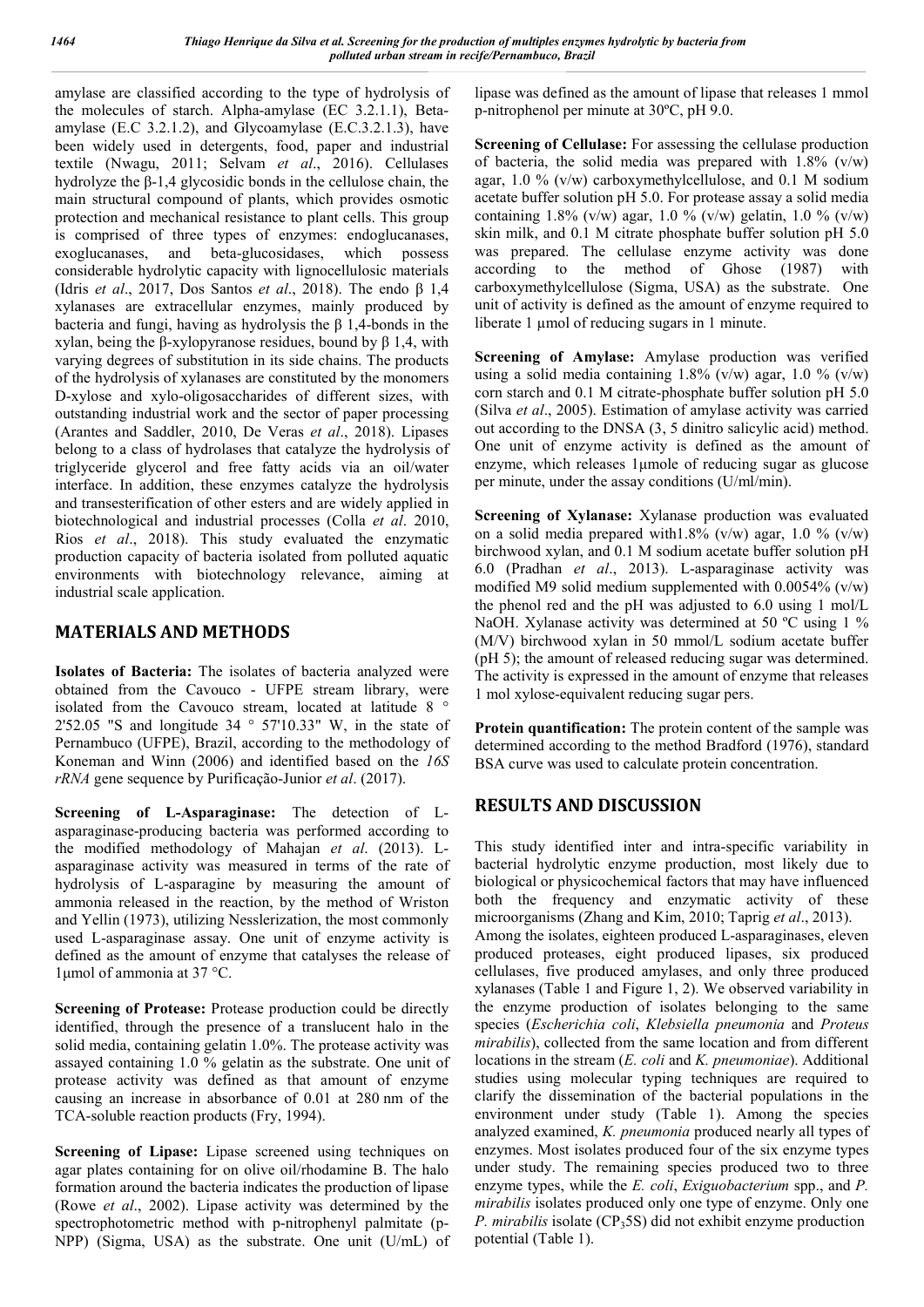| Isolated            | Species                 | $L-Asp(U/mL)$ | Pro(U/mL)   | Lip(U/mL)   | Cell(U/mL) | Amy(U/mL)  | Xi(U/mL)   |
|---------------------|-------------------------|---------------|-------------|-------------|------------|------------|------------|
| CP <sub>1</sub> 1S  | <b>Bacillus</b> cereus  |               |             |             | $+(0,056)$ | $^{+}$ (*) |            |
| CP <sub>2</sub> 2P  | Klebsiella pneumoniae   | $+(0,5133)$   | $+ (7,00)$  | $+(0,056)$  | $+(0,032)$ |            |            |
| $CP_23P$            | Escherichia coli        |               |             | $+(0,059)$  |            |            |            |
| CP <sub>2</sub> AP  | Escherichia coli        | $+(0,501)$    | $+ (7,00)$  |             |            |            |            |
| CP <sub>3</sub> 5S  | Proteus mirabilis       |               |             |             |            |            |            |
| CP <sub>3</sub> 6S  | Pseudomonas spp.        | $+(0,613)$    | $+(25,00)$  | $+(0,055)$  |            |            |            |
| CP <sub>3</sub> 7S  | Escherichia coli        | $+(0,498)$    |             |             | $+(0,045)$ |            |            |
| CP <sub>3</sub> 8S  | Klebsiella pneumoniae   | $+(0,577)$    | $+ (10,00)$ | $+(0,056)$  |            |            | $+(0,207)$ |
| $CP_39P$            | Klebsiella pneumoniae   |               | $+(4,00)$   | $+(0,053)$  |            |            | $+(0,276)$ |
| CP <sub>3</sub> 10P | Escherichia coli        | $+(0,474)$    | $+(6,00)$   |             | $+(0,030)$ |            |            |
| CP <sub>3</sub> 11P | Escherichia coli        | $+(0,311)$    |             |             |            | $^{+}$ (*) |            |
| CP <sub>3</sub> 13P | Klebsiella pneumoniae   | $+(0,411)$    | $+(26,00)$  | $+(0,056)$  | $+(0,057)$ |            |            |
| CP <sub>4</sub> 14S | Escherichia coli        | $+(0,626)$    |             |             |            |            |            |
| CP <sub>4</sub> 15S | Enterobacter cloacae    |               |             | $+(0,054)$  |            | $^{+}$ (*) |            |
| CP <sub>4</sub> 16P | Klebsiella pneumoniae   | $+(0,655)$    |             | $+ (0,056)$ |            | $^{+}$ (*) | $+(0,210)$ |
| CP <sub>4</sub> 18S | Bacillus licheniformis  |               | $+ (10,00)$ |             | $+(0,024)$ |            |            |
| CP <sub>4</sub> 19S | <b>Bacillus</b> pumilus | $+(1,001)$    | $+(21,00)$  |             |            |            |            |
| CP <sub>4</sub> 20P | Exiquobacteriumspp.     |               |             |             |            | $^{+}$ (*) |            |
| CP <sub>5</sub> 22S | Proteus mirabilis       | $+(0,429)$    |             |             |            |            |            |
| CP <sub>5</sub> 23S | Proteus mirabilis       | $+(0,659)$    |             |             |            |            |            |
| CP <sub>5</sub> 25S | Proteus mirabilis       | $+(0,910)$    |             |             |            |            |            |
| CP <sub>5</sub> 26P | Proteus mirabilis       | $+(0,600)$    |             |             |            |            |            |
| CP <sub>5</sub> 27P | Proteus mirabilis       | $+(0,630)$    |             |             |            |            |            |
| CP <sub>5</sub> 28P | Proteus mirabilis       | $+ (0,800)$   | $+ (25,00)$ |             |            |            |            |
| CP <sub>5</sub> 29P | Proteus mirabilis       | $+ (0,836)$   | $+(23,00)$  |             |            |            |            |

**Table 1. Production of hydrolytic enzymes by bacteria isolated from an urban creek impacted in Recife/Pernambuco, Brazil**

Legend: C (Cavouco); P (point of collection); number to classify the isolate; P (Depth), S (Surface). Cel = Cellulase; Pro = Proteinase; Xyl = Xylanase; Lip = Lipase; Amy = Amylase; L-Asp = L-asparaginase. \* non-significant values.

**Figure 1. Percentual distribution of bacteria isolates obtained from urban creek impacted according to its hydrolytic activity**



**Figure 1. Percentual distribution of bacteria isolates obtained from urban creek impacted according to its hydrolytic activity**

Quantitative analysis was used to evaluate only the enzymeproducing isolates. Of the samples examined, the best results were obtained for the proteolytic and L-asparaginase enzyme tests (Table 1). The highest protease production rate (26 U/mL) was observed in a *K. pneumoniae* isolate (CP<sub>3</sub>13P) and this isolate was shown to be the most versatile among the investigated isolates. The lowest production rate (4 U/mL) was detected in a *K. pneumonia* isolate (CP<sub>3</sub>9P). As these enzymes play an important role in organisms, they are found in a wide range of organisms from animals to microorganisms; however, microorganisms are the main source of these enzymes. Zhang and Kim (2010) affirm that proteases participate in homeostasis maintenance and inflammatory processes and are

frequently used for removing devitalized tissues in wounds. Sivaprakasam *et al*. (2011) have reported the production of a protease from *Pseudomonas aeruginosa* BC1 and its application in tannery saline wastewater treatment. The diverse studies indicate that the production of proteins can occur by several species of bacteria with atypical and biochemical characteristics, however, these characteristics present an enormous biotechnological potential based on the final application. The highest L-asparaginase rate (1.001 U/mL) was exhibited by a *Bacillus pumilus* isolate (CP<sub>4</sub>19S), followed by a *P. mirabilis* isolate (CP<sub>5</sub>25S) with a production rate of 0.910 U/mL. The lowest rate was observed in an *E. coli* isolate  $(CP<sub>3</sub>11P)$  with a production rate of 0.3117 U/mL.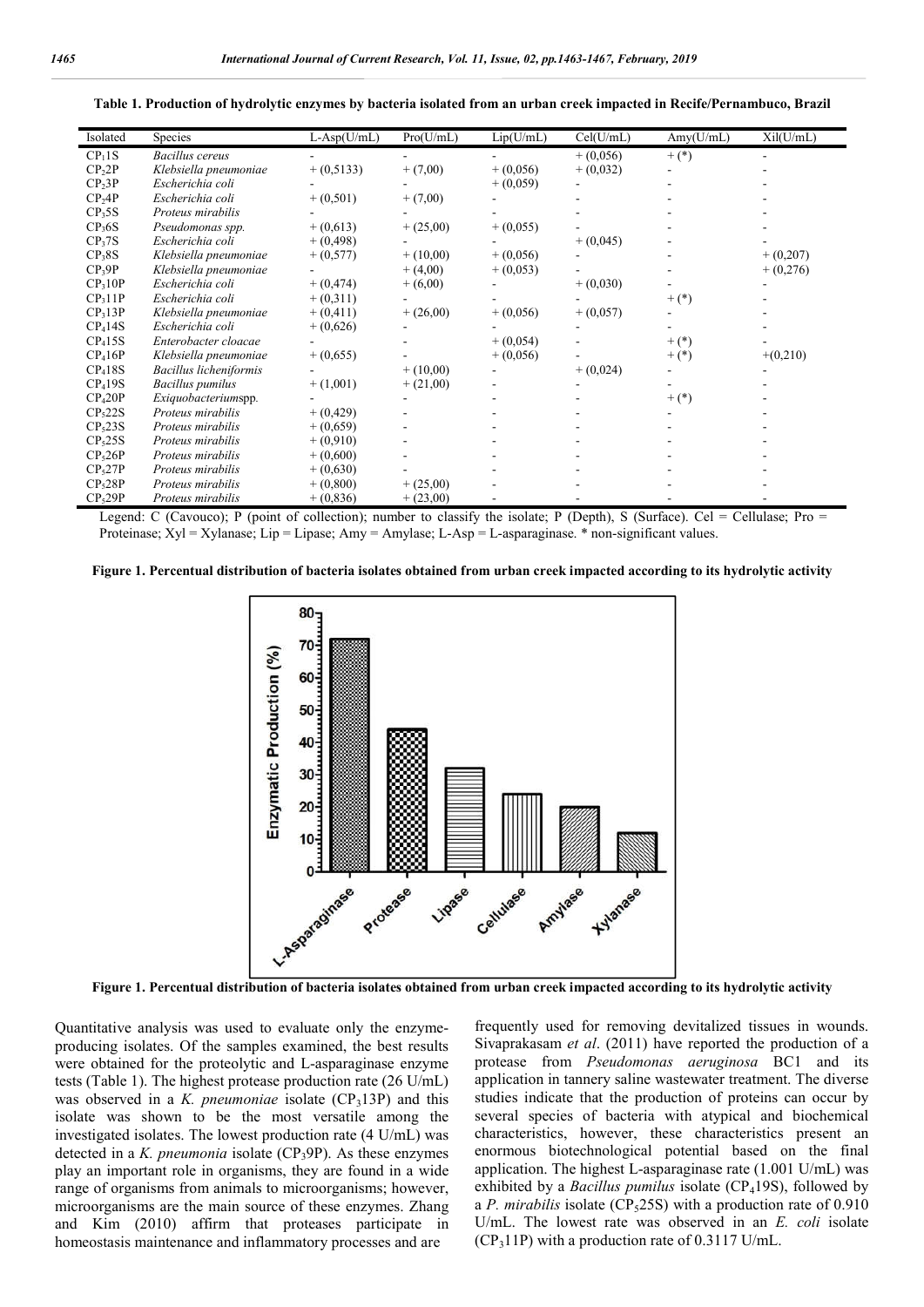

Legend: Halos around bacterial colonies are indicative activity:(A)L-asparaginase, (B)protease, (C) lipase, (D) amylase, (E) cellulase and (F)xylanase.

**Figure 2. Screening of hydrolytic enzymes by bacteria isolated from an urban creek impacted in Recife/Pernambuco, Brazil**

The most common application of L-asparaginase enzymes is in the healthcare field, specifically in the treatment of diseases. Lasparaginase is an important enzyme for the treatment of patients with acute lymphoid leukemia (Mahajan *et al*., 2013, Lacerda *et al*., 2017). Immediately following injection into an individual presenting the disease, L-asparagine reserves, the energy source of cancerous cells, are completely converted into aspartic acid and ammonia by L-asparaginase, demonstrating its applicability in the medical field (Turki, 2013).To overcome the negative side effects of LA using the enzyme that shows toxicity and immunosuppression, new research is being carried out in the hope of finding new enzymes with new biochemical characteristics differentiated for application in antitumor therapy (Mahajan *et al*., 2013; Alqasim *et al*., 2018). Lipases are used in the treatment of industrial effluents, as well as the textile industry and cleaning products (Lima *et al*., 2005). The highest production for lipolytic enzymes was observed in an *E. coli* isolate (CP<sub>2</sub>3P), with a production rate of 0.059 U/mL, followed by *K. pneumoniae* isolates  $CP_22P$ ,  $CP_38S$ ,  $CP_313P$ , and  $CP_416P$ (0.056 U/mL, each). The lowest rate was observed in a *K. pneumoniae* isolate ( $CP_39P$ ), with a production rate of 0.053 U/mL. Dong *et al*. (1999) isolated *Pseudomona s*sp. with lipotic activity in a contaminated soil sample. Musa and Tayo (2012) isolated strains of *Arthrobacter* sp., *Pseudomonas* sp., *Staphylococcus* sp., *Streptococcus* sp., *Bifidobacterium* sp., *Yersinia* sp., *Acinetobacter* sp., *Acetobacter* sp. and *Lactobacillus* sp., of different environments. Patel *et al*. (2018) isolated several bacteria from several impacted areas, obtaining several bacterial isolates producing lipases with high activity in the presence of organic solvents, and these can be used in technological bioprocesses that involve these components.

These studies demonstrate the immense production capacity of this enzymatic type by bacteria from impacted environments, as well as the results obtained in this work. According to Lima (2005) few bacteria can produce cellulases in quantities sufficient to solubilize cellulose. Cellulases are used for bleaching in the textile industry, detergent production, vegetable oil extraction, and animal food industry (Becker *et al*., 2009). Industries of biofuels that use lignocellulose, as the first raw material pre-treatment process for the release of cellulose, making it more accessible to the enzymatic action. During the processing of lignocellulose, once ionic, composed of soluble salts, are used as solvents of high efficiency in the treatment of biomass. The higher concentration of lignocellulose conversion processes in cellulose became incompatible with the enzymatic activity (Dos Santos, 2018; De Veras *et al*. 2018). The highest production rate for cellulases was detected in an  $E$ . *coli* isolate (CP<sub>3</sub>13P), with a production rate of 0.057 U/mL; the lowest rate was observed in a *Bacillus licheniformis* isolate (CP<sub>4</sub>18S), with a production rate of 0.024 U/mL (Table 1). Xylanase was the enzyme least produced by isolates; only three isolates produced this enzyme. Isolate  $CP_39P$  was the highest producer (0.276 U/mL), while isolate  $CP_38S$  was the lowest producer (0.207 U/mL). No significant variations were observed between the three isolates producing this enzyme. This was the only enzyme exclusively produced by isolates of the same bacterial species (*K. pneumoniae*). This species is ubiquitous in the environment and found in the hospital environment and it demonstrated the greatest diversity in hydrolytic enzyme production. Xylanolytic enzymes produced by microorganisms have been attracting increasing interest because of their biotechnological potential for various industrial processes such as the cellulose pulp and paper, food, solvent production, and liquid and gas fuels (Bergqvist *et al*., 1989, Vishwakarma and Banerjee, 2016). No significant amylase dosage values were observed in the quantitative tests. This result supports the use of qualitative analysis and demonstrates that the microorganisms in this aquatic environment produce few extracellular amylolytic enzymes. This may be due to the lack of this substrate, which is the basis for the production of this enzyme, in the aquatic environment under study. The use of microorganisms to produce enzymes has been widely investigated; however, only a few reports have examined the production of enzymes by microorganisms from aquatic environments (Mudrykand Podgorska, 2006). Joshi *et al*. (2016) emphasize that the biochemical and genetic diversity of these microorganisms is not yet fully known and that the examination of hydrolytic enzyme production potential has been limited.

#### **Conclusion**

The present study demonstrates that aquatic environments, although impacted by pollution, contain bacteria that produce hydrolytic enzymes with biotechnological potential, which may be used in the food and pharmaceutical industries.

**Acknowledgments:** The authors would like to thank Conselho Nacional de Desenvolvimento Científico e Tecnológico (CNPq) as well as to the Research Office of UFPE (PROPESQ-UFPE) for financial support.

**Conflict of Interests:** The authors have not declared any conflict of interests.

#### **REFERENCES**

- Albuquerque, MCC., Ribeiro, MSC., Rabelo, CRK. 2014.Aplicações de enzimas na síntese e na modificação de polímeros. Quim. Nova., 37(4): 699-708.
- Alqasim, AMZ., Al-Hadith, RH., Al-Khalid, AN.2018.Coagulopathic side effect of L-asparaginase on fibrinogen level in childhood